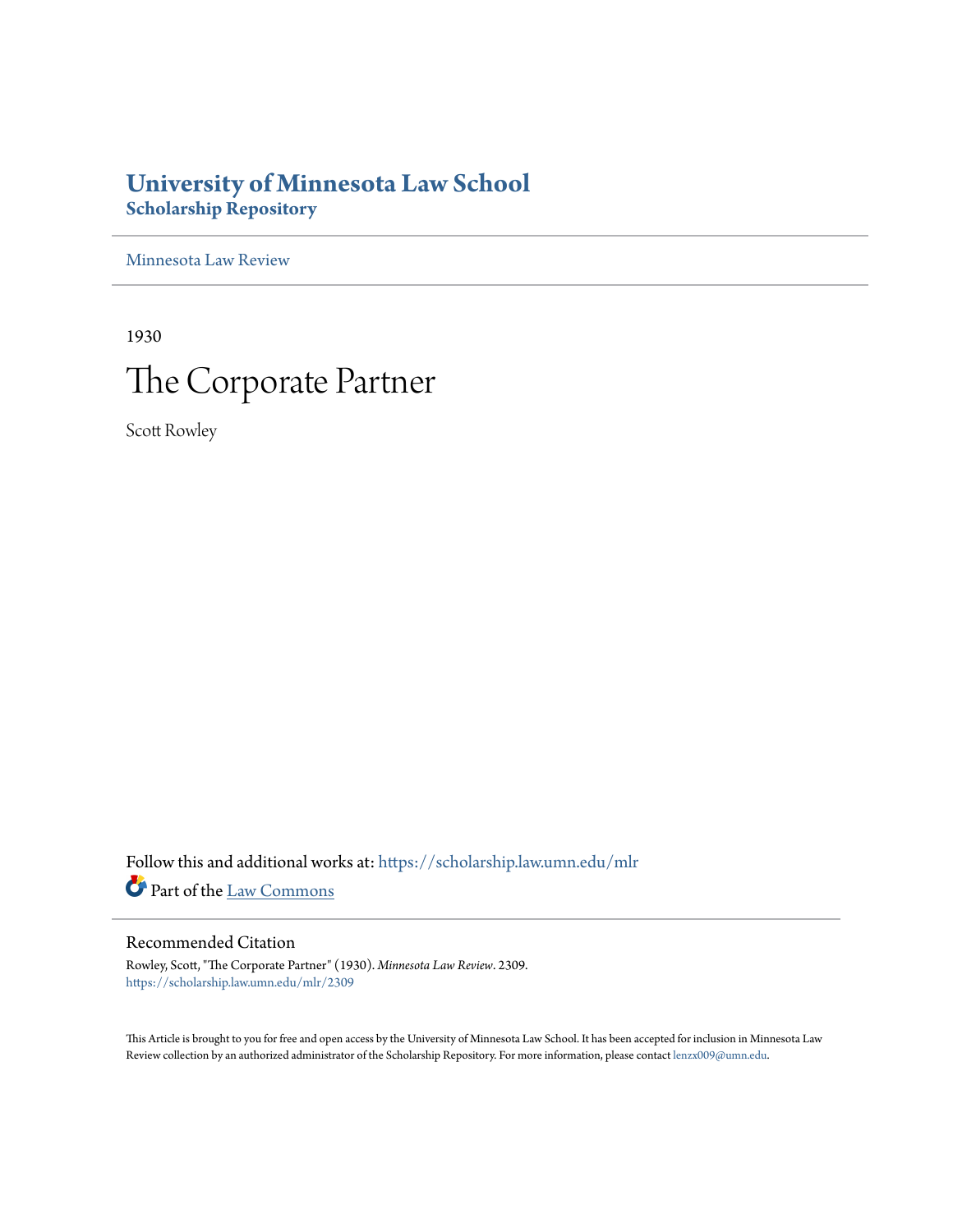#### THE CORPORATE PARTNER

## By SCOTT ROWLEY\*

T HE problem relating to the power of a corporation to enter into a partnership or to subject itself to partnership rights and liabilities with an association or an individual becomes of increasing importance as the number of corporations becomes greater and as business technique becomes more involved. At times it may become acute.

It is a generally conceded principle of corporation law that a corporation has such powers, and such powers only, as are given to it by the state. These rights may be given expressly or by necessary implication." If, then, the corporation may be a partner, this power does not accrue by reason of an inherent right to be a partner, but by reason of a particular grant, expressly or impliedly given by sovereign authority. There being nothing inherently illegal<sup>2</sup> in such a relation, it is clear that this right, if not prohibited by constitutional limitations, may be granted by legislative action. This principle is recognized and approved in the Uniform Partnership Act.<sup>3</sup>

The only obstacle to corporate capacity for the partnership relation is the principle of ultra vires. No difficulty is encountered when a constitutional statute expressly and unambiguously meets the situation. If such a statute expressly authorizes corporations to enter into partnerships which promote their general purposes, such a relation is clearly permissible.4 If. on the other hand, such a statute expressly forbids such a relation, then it

\*Professor of Law, Drake University, Des Moines, Iowa.

'Central Transp. Co. v. Pullman Palace Car Co., (1891) 139 U. S. 24, 11 Sup. Ct. 478, **35** L. **Ed. 55;** Converse **v.** Emerson, T. & Co., **(19091** 242 Ill. 619, **90** N. **E. 269;** Atty. Gen. v. N. Y. N. H. & H. Ry., (1908) 197 Mass. 194, 83 N. **E.** 408; Schwab v. E. G. Potter Co., (1909) **19.4** N. Y. 409, **87** N. **E.** 670.

-Hackett v. Multnomah Ry., (1885) 12 Or. 124, 6 Pac. **659;** Newz-Reg. Co. v. Rockingham Pub. Co., (1915) 118 Va. 140, 86 S. E. 874.

<sup>3</sup>Sec. 2, cl. 1 and 3. "In this Act... 'Person' includes individuals. partnerships, corporations and other associations." Sec. 6, **cl.** 1. "A partnership is an association of two or more persons to carry on as co-owners a business for profit." 4Butler v. Am. Toy Co., (1878) 46 Conn. 136; Breinig **v.** Sparrow,

(1907) **39** Ind. App. 455, 80 N. E. **37.**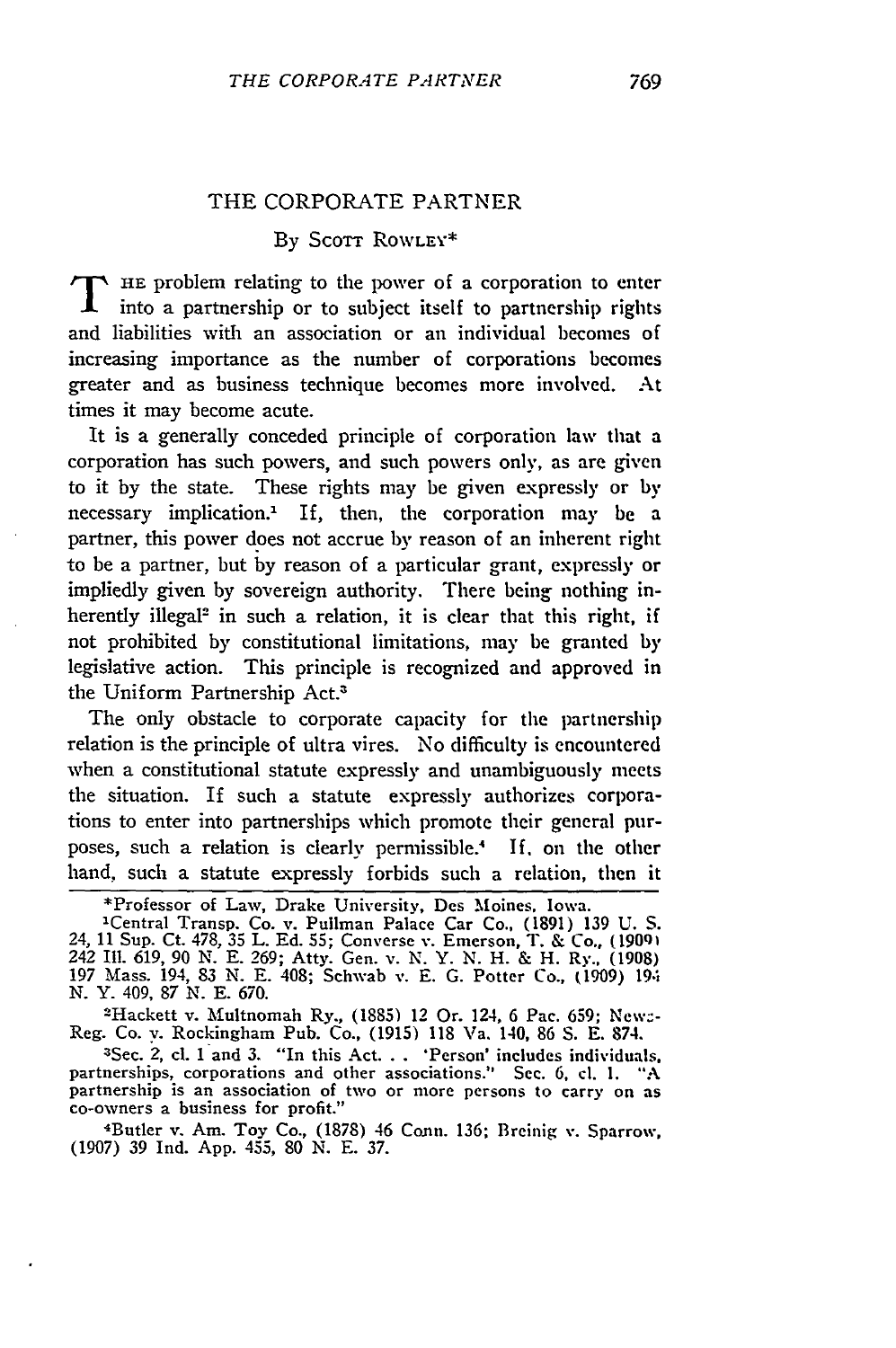is apparent that no attempt to establish such a relation can **be** effectual.5 In either case the result is certain.

The real difficulties, both theoretically and factually, occur in one of two ways. First, when the statutes do not expressly authorize or forbid such a relation, thus raising the question of implied authority. Second, when, **by** statute or **by** judicial **de**cision, corporate power to enter a partnership is forbidden, but, having been attempted, the rights and liabilities of the corporation in the partnership affairs are involved, not as a partner, but tnder other bases of rights and liabilities.

In the first problem, where the statutes do not expressly provide for the situation, there are two possible arguments favoring denial of the power. The first is, that the partnership relation is so foreign to the nature and general customs of corporations that it is not to be presumed to be necessary to the carrying out of the express powers of the corporation, that a **partnership and** a corporation are incongruous.<sup>6</sup> This reason does not seem convincing. It may show that, as a rule, a corporation may not find a partnership relation necessary to carry out successfully the objects of its incorporation: but, after all, the necessity and congruity are, in reality, matters for factual determination, tinder the particular circumstances of each case. **The** tendency of **the** courts is to enlarge rather than to restrict the scope of implied powers.7

**A** much more difficult problem presents itself when the questions of legislative intent and public policy are interposed. **Assume** that, in a particular case, it becomes essential, or at least beneficial and convenient, to a full exercise of expressly granted corporate powers, that the corporation enter into partnership relations with an individual or an association. What, if **any,** iniplication arises as to legislative intent?s **On the** one hand, it is

'Pittsburgh Rys. v. Pittsburgh, **(1910) 226** Pa. St. 498, **75 At!. 681.** cMallory v. Hananer Oil Works, **(1888) 86 Tenn, 598, 8 S.** *\V.* **396:** People v. **N.** River Sugar Ref. Co. **(1890)** 121 **N.** *Y.* **582,** *24* **N.** *E. 834.* Franz **v.** Wim. Barr Dry Goods Co., **(1908) 132** Mo. **App. 8. 1i1 S. W.** 636; Boyd v. Am. Carbon-Black Co., (1897) 182 Pa. St. 206, 37 An. 937.<br>FKoehler & Co. v. Reinheimer, (1898) 26 App. Div. 1, 49 N. Y. S.

**755. 8in** the construction of charters and of articles and other instruments of incorporation, the primary object is to find and to make effective the intention of the legislature and of the incorporators. insofar as is possible. See Union Nat'l Bank v. Matthews, **(1878) 98 IT. S. 621,** *25* L. **Ed. 188;** Boston **&** L. Ry. Corp. v. Salem **&** L. Ry., (1854) 2 Gray (Mass.) **1;** White **v.** Syracuse **& U.** R. R., **(1853)** 14 Barb. (N.Y.) **559;** Whetstone v. Ottawa Univ., **(1874) 13** Kan. **339.**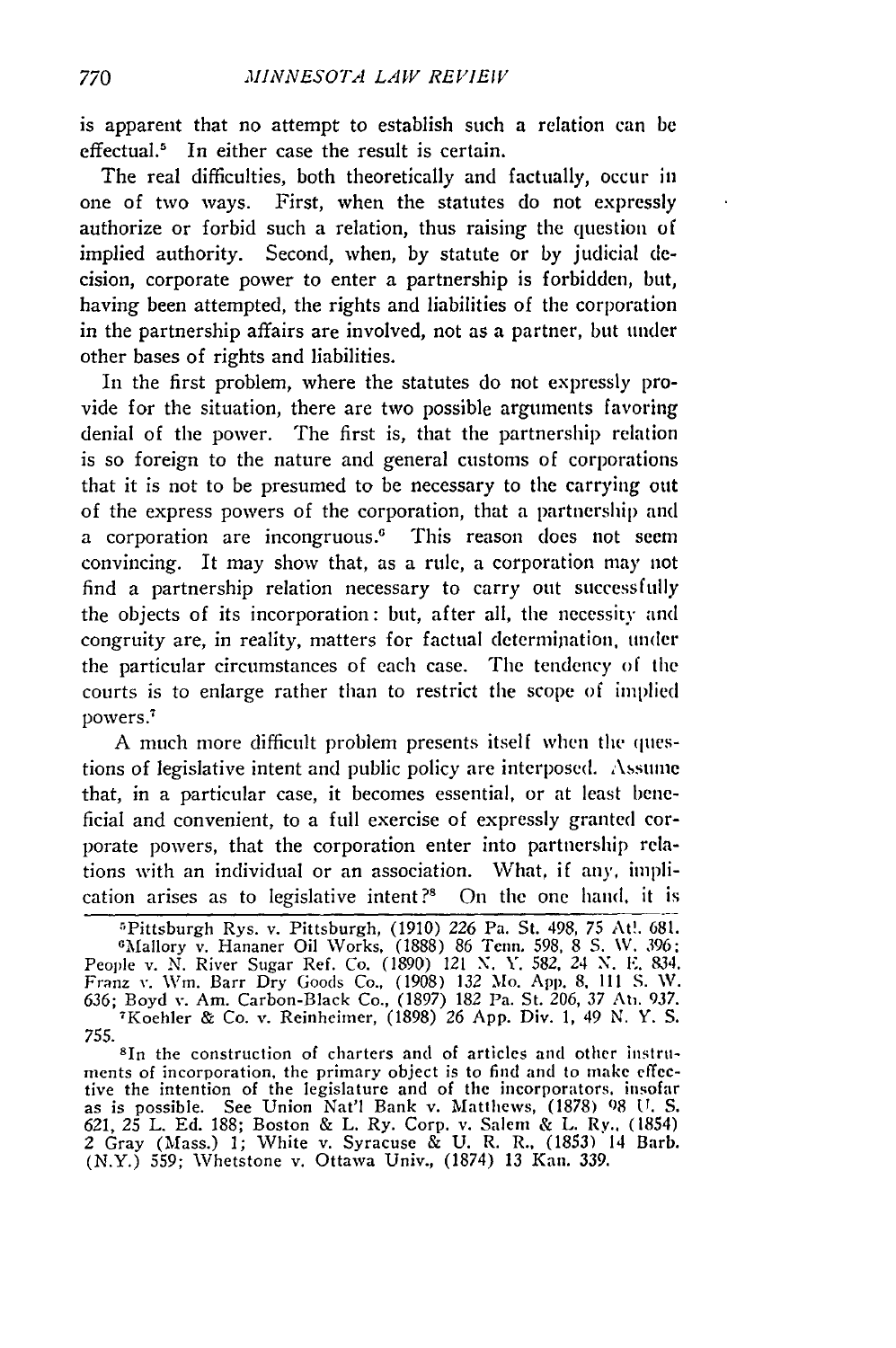claimed that the legislatures have very generally expressly provided that a corporation shall be managed, as to certain powers, by its stockholders, and, as to certain other powers, by a board of directors who shall be chosen by the stockholders, and still other powers shall be exercised by other officers of the corporation, and that, by the generally accepted rules of partnership law, there is a mutual agency whereby each partner may bind and may be bound by every other partner, aside from contractual restriction known by third parties. By reason of this situation, it is claimed that the corporation may be bound by persons or associations not contemplated by law, and that this situation precludes any presumption of legislative intent to imply an authority contravening such positive management provisions.<sup>9</sup>

This theory has been adhered to by the great majority of the courts, but its logical application may well be questioned. The inherent nature of the corporation necessarily implies that all its acts must be performed by agents. It has neither physique nor mentality by means of which it may act in person. Certain agency functions are lodged in the stockholders as a group, others in directors. Officers of the corporation may bind it in various matters. The same may be true as to mere agents.<sup>10</sup> If a corporation may appoint a stranger as its agent to bind it in contract or in tort, or even to act as general manager, why is it beyond comprehension that it may appoint the other partners, in a partnership of which it is a member, to be such agents?

Is it true that there are certain elements of an agency through partnership that differ from those of an ordinary agency? As stated in one case:<sup>11</sup>

"If a corporation be a member of a partnership, it may **be** bound by any other member of the association, and in doing so he would act, not as an officer or agent of the corporation, and by virtue of authority received from it, but as a principal in an association in which all are equal, and each capable of binding the society by his acts. The whole policy of the law creating and regulating corporations looks to the exclusive management of the affairs of each corporation by the officers provided for or

9Fechteler v. Palm Bros. & Co., (C.C.A. 6th Cir. 1904) 133 Fed. 462; Salem, etc., Ass'n v. McMahon, (1915) 78 Or. 477, 153 Pac. 788<br>Dong You v. Wing Hing Co., (1915) 22 Hawaii 660; Gunn v. Centra Ry., (1885) 74 Ga. 509.<br>1<sup>0</sup>Mallory v. Hananer Oil Works, (1888) 86 Tenn. 598, 8 S. *W.* 396.

<sup>10</sup>Mallory v. Hananer Oil Works, (1888) 86 Tenn. 598, 8 S. W. 396.<br><sup>11</sup>Mallory v. Hananer Oil Works, (1888) 86 Tenn. 598, 8 S. W. 396. See also, Whittenton Mills v. Upton, (1858) 10 Gray (Mass.) 582, 71 Am. Dec. 681.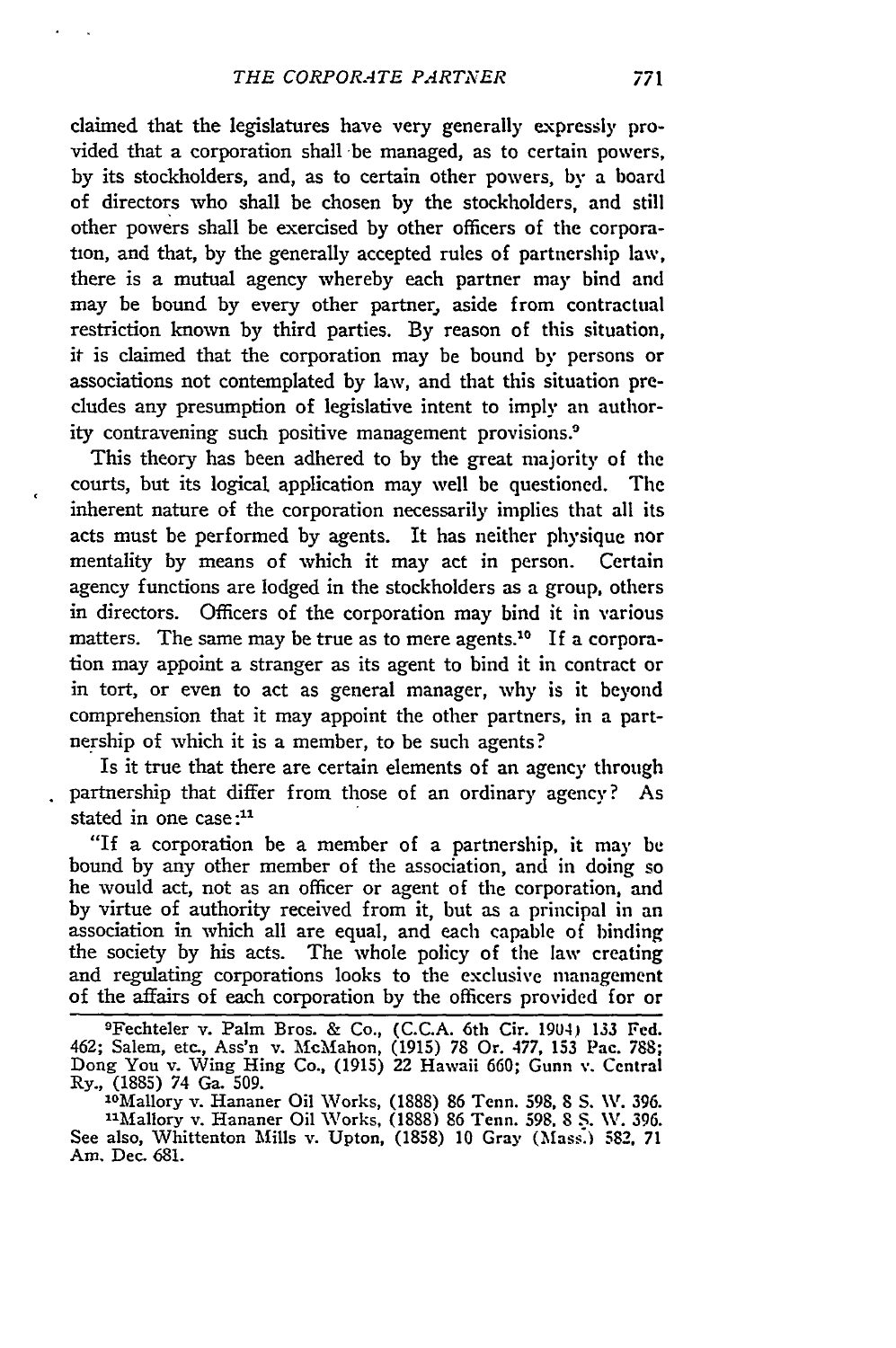authorized by its charter. This management must **be** separate and exclusive, and any arrangement by which the control of the affairs of the corporation should be taken from its stockholders and the authorized officers and agents of the corporation would be hostile to the policy of our general incorporation acts."

A fallacy of this argument lies in the assumption of a false premise. A partner of a corporation would be an agent of the corporation by virtue of authority received from the corporation in the articles of copartnership. In any partnership, the authority of one member to bind the other members is an agency granted by each one to each other one. The mere contract of partnership, without restriction, in itself gives this authority. Moreover, the management of the corporation, as is shown elsewhere herein, $12$  need not be separate and exclusive, and there may be, in some instances, an arrangement by which the control of the corporation may be taken from such stockholders and authorized officers and agents of the corporation as are contemplated by the court in the above case.

It is contended that such elements of partnership agency as may differ from ordinary agency are logically immaterial to the subject under discussion. It may be argued that an ordinary agency is revocable at any time. But a partnership may be dissolved at any time, and in the case of a partnership at will the non-applicability of the reason for lack of the power under discussion can hardly be denied." The same is true in a limited partnership, where the corporation might be the sole general partner. It may be further argued that an ordinary agent may be directed and controlled or discharged by the principal, and that real control is in the firm. To a certain extent this is true as to agency between partners.<sup>14</sup> It is not universally true in non-partnership agency, as some forms of agency may be irrevocable.<sup>15</sup>

There are some outstanding instances where the management and control of the corporate business have been, or may be,

13Allen v. Woonsocket Co., (1876) 11 R. I. 288.

<sup>&</sup>lt;sup>12</sup>See notes 16 and 17.

<sup>14</sup>A partner's agency may be limited **by** agreement as between tile partners, and as to third parties who have knowledge of the agreement. See, Shackleford v. Williams, (1913) 182 Ala. 87, 62 So. 54: Thomas v. Hardsocg, (1908) *137* Iowa 597, **115 N. W.** 210; Feigenspan v. McDonnald, (1909) 201 Mass. 341, 87 N. E. 624; Uniform Partnership Act, sec. 9 (4).

<sup>&</sup>quot;SHunt v. Rousmanier's Admrs., (1823) 8 Wheat. (U.S.) 174, **5** L. **Ed.** 589.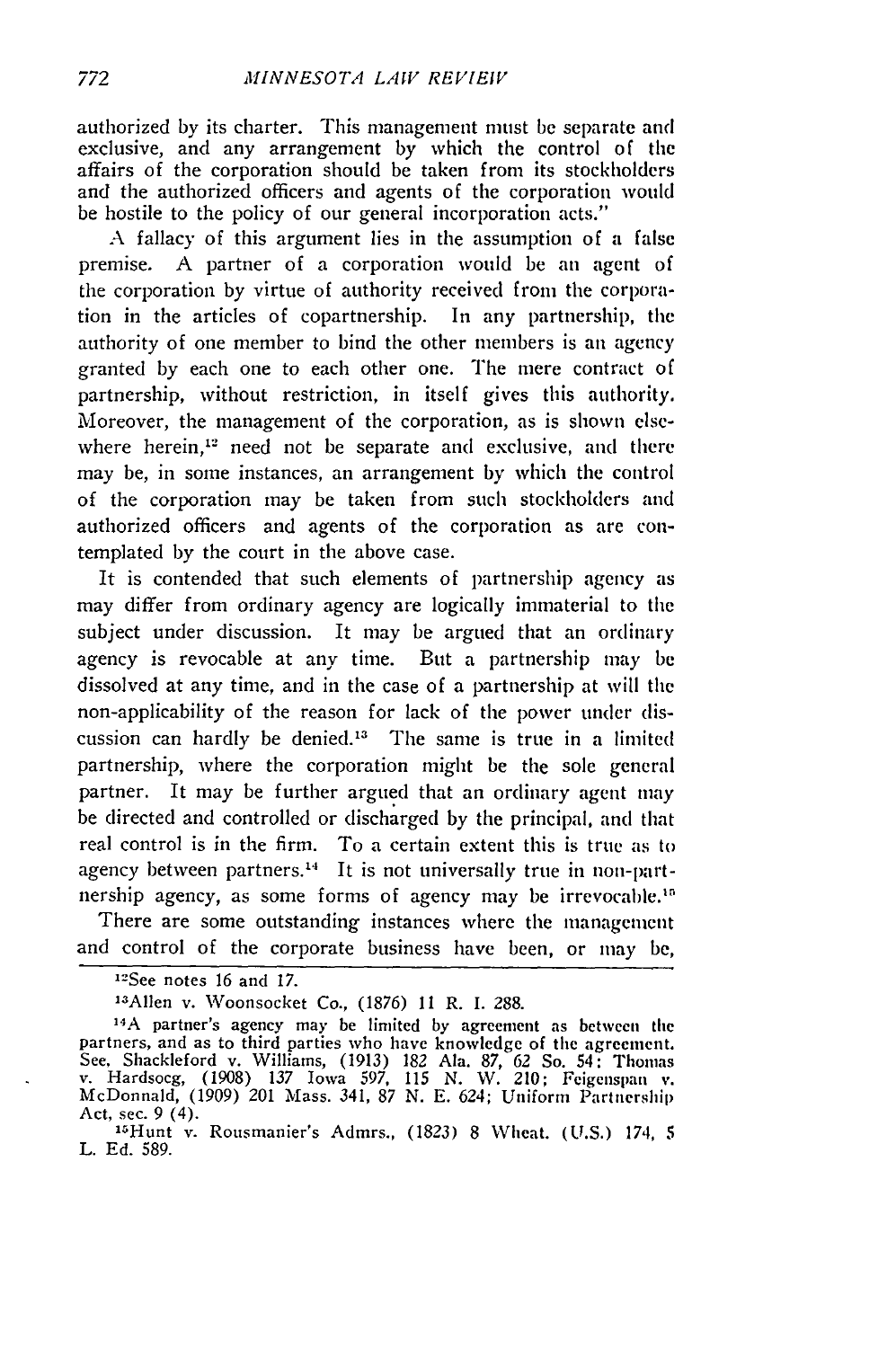surrendered **by** the corporation. At this point it may **be well** to consider that there is a distinct difference between management of the corporation itself, and management of its business. Internal organization might readily be restricted to members. **Even** this internal organization, however, under certain conditions, may be surrendered. There are several outstanding instances where this has been done, either without challenge or where the power has been upheld **by** the courts; in **some** instances with legislative sanction, at other times without statutory authority.<sup>16</sup>

The instances cited in the footnote of such a practice of corporations without an enabling statute and without judicial sanction do not, of course, establish their own validity, but they are at least significant signs of the belief in their effectiveness and **of** an economic and business need therefor. The statutes authorizing such a practice at least negative any public **policy** which makes necessary an exclusive internal management of the corporation or of its business, at all times and under all circumstances and conditions. Moreover, there is a negative **power** of control and management, expressed in restrictive clauses in mortgages and other security devices, which is almost uniformly recognized **by** the courts and which is even more indicative of public policy.

Instances may also be given where corporations, as a device for securing creditors, have surrendered management of the whole business to these creditors, or have surrendered certain powers of management of their affairs."

In some instances voting by creditors has been recognied **by** statute. Ohio has **had** a statute (Page's Code of **1921,** sec. **9079** et sel.) authorizing, in certain railroad re-organizations, the voting by creditors with stockholders. The statutes of Iowa, (Code of *1927* Sec. **7930)** and of New Jersey, (Comp. Stat. of **1916.** sec. **5. p.** 4241) provide for voting **by** bondholders, under certain conditions, in railroad cor- porations. Delaware, (Rev. Code of **1915.** sec. **29, p. 930)** and Virginia (Gen. Laws of **1923,** sec. **3808)** extend this power, under certain limitations, to bondholders, in any corporation. 27 The **4%** Refunding **100** year Gold Bonds of the Metropolitan

<sup>&</sup>lt;sup>16</sup>A striking instance of such surrender of a management power. without challenge or legislative authority, is shown in the financial structure of The United States Shipbuilding Company, **(See M-jody,** The Truth About Trusts **359** et seq.) where a certain large bond **issue** authorized a voting power in those bonds, equal to the same amount of stock. This practice, with variations, is shown in other bonds. Two issues of the Erie Railroad Company (First Consolidated Prior Lien Gold 4s, dated Dec. **10, 1895,** and the First Consolidated Gen. **Lien** Gold 4s of the same date) provided that each one thousand dollars of these bonds should **'be** entitled to ten votes at stockholders' meetings. The **5%** income bond issue of the Chicago, Terra Haute **& S. E.** Ry. Co. is another instance of voting bonds.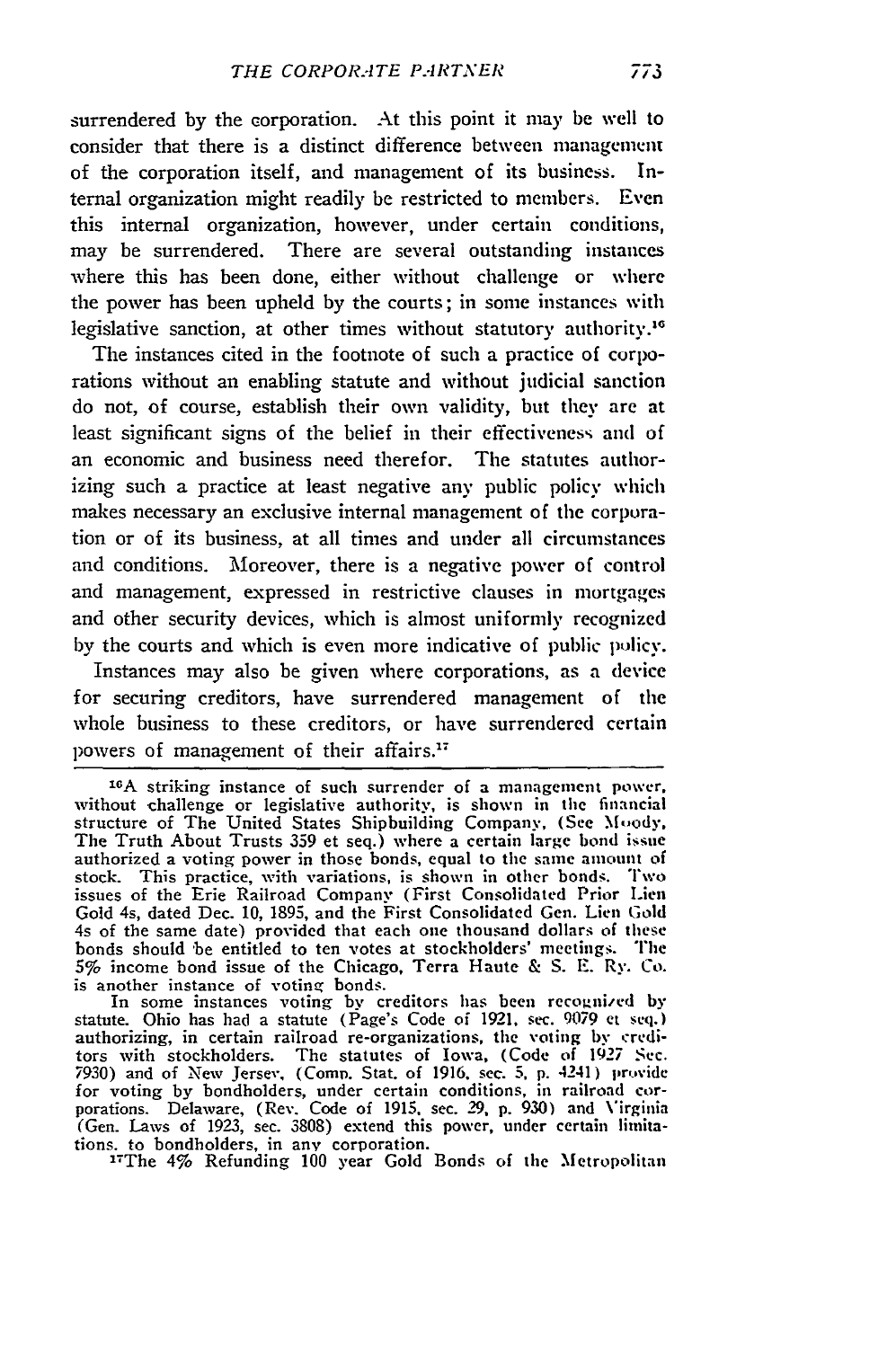**A** legislative act is commonly accepted as a declaration of public policy.<sup>18</sup> Surely there is no public policy that there must be, under all circumstances and conditions, a complete retention and control **by** the corporation of exclusive powers of management of its business, even to the denial of a right of appointment (by partnership relation or otherwise) of agents with powers to incur certain liabilities for the corporation, and so to carry out the purpose of the acts of incorporation. There is, on the other hand, a presumption that the legislature intends its grant of corporate powers to be effective and that certain unenumerated powers are to be implied, if they are necessary or convenient to the accomplishment of expressly granted powers, and do not contravene public policy or positive law.

There is a minor list of authorities, more logical than the majority, that hold, in accord with this latter theory, that such power may be impliedly granted.<sup>19</sup>

In one case in particular, where a bank was compelled to take over a pledged stock of goods in the collection of a debt due to the bank, it was held that there was a power in the bank to enter into a partnership with the former owner, to operate the business for the purpose of realizing on the security, at least to the extent of the property put into the business by the bank.<sup>20</sup>

This brings us to a consideration of the situation in those jurisdictions where the corporation is held to be incapable of be-

dividends should rest with the finance corporation.<br>Sec. 30, p. 955, Maine, R. S. expressly authorized trustees for bondhold-<br>ers in railroad corporations, upon default in payments on bonds, and upon<br>an affirmative vote of all the powers and obligations of the directors and of the corporation. <sup>18</sup>In re Lampson's Will, (1898) 33 App. Div. 49, 53 N. Y. S. 531.

19Butler v. American Toy Co., (1878) 46 Conn. 136; and see, Catskill Bank v. Gray. (1851) 14 Barb. (N.Y.) 479.<br><sup>20</sup>Snow Hill Bkg. Co. v. D. J. Odom Drug Co., (1924) 188 N. C.

*672,* 125 **S.** E. 394. And see 9 Minnesota Law Review 381.

Street Railway Company (of New York) were made subect to a pro-<br>vision that, upon certain defaults on the part of the company, a trustee could enter in and operate the railway and the premises. The West India Sugar Finance Corporation, a Connecticut corporation, has had a peculiar system of securing control, either in the management of debtor corporations, or of the business of such other corporations. The principal business of this corporation was the financing of sugar The principal business of this corporation was the financing of sugar companies in the West Indies. It secured a measure of control over these debtor corporations, not through stock ownership, but sometimes by taking complete management of the property of these other cor-<br>porations, and in other instances it placed one or more representatives<br>on the board of directors. It also had contracts with the other cor-<br>porations, prov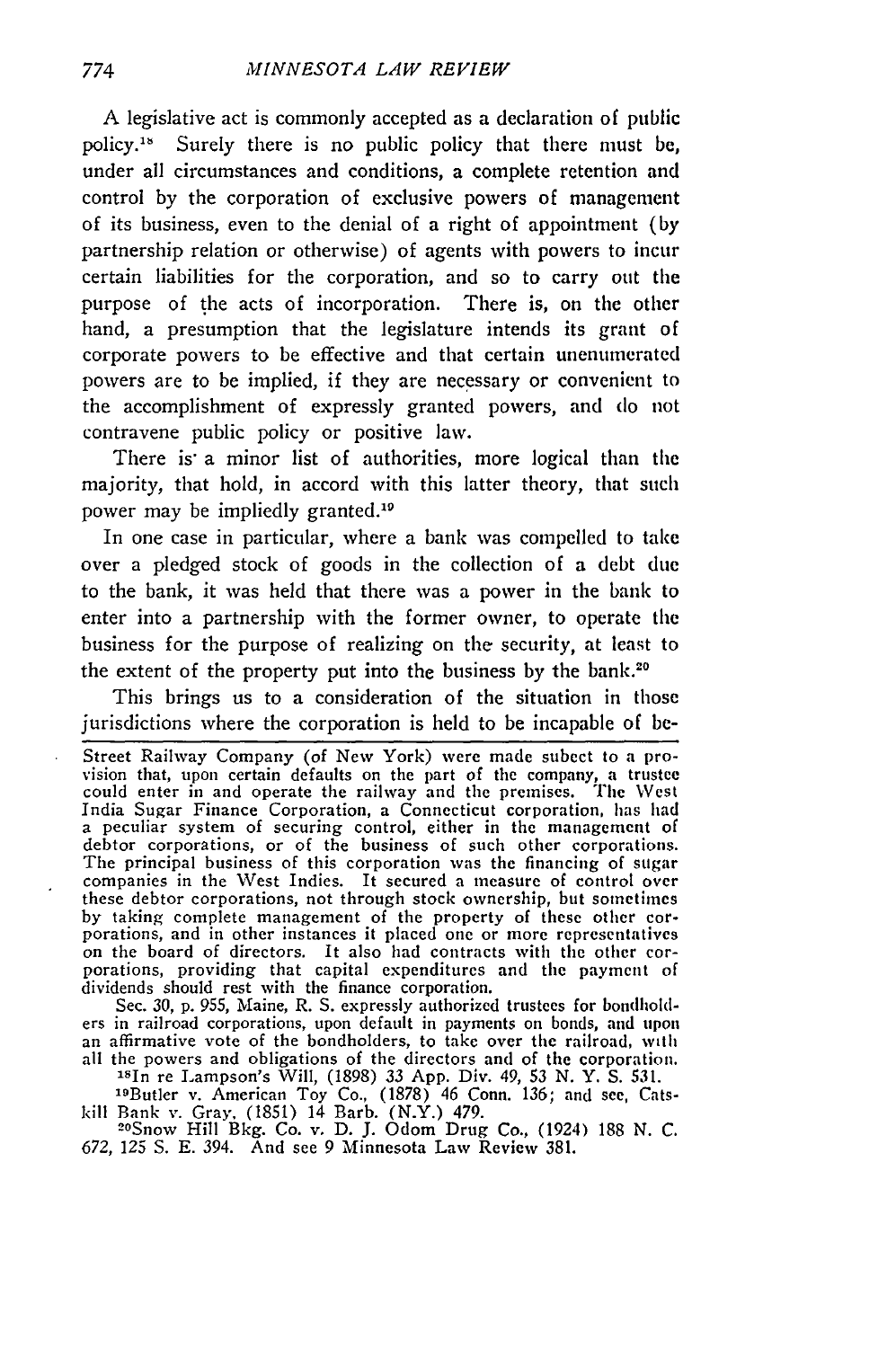coming a partner. Is a corporation, by reason of this theory, in attempting partnership relations, insulated from any rights or liabilities growing out of such an attempt to establish such forbidden relation? As in other ultra vires contracts, it is not necessarily true that, because the attempted contract does not establish the attempted relation, no rights or liabilities attach to the corporation. The remedy pursued and the question whether the act contemplated is executory, executed or partly executory and partly executed must be taken into consideration. The element of estoppel also becomes material. There is a wide difference between liability as a partner and liability as if a partner.

Even in a jurisdiction where partnership relations are held to be ultra vires, it is hardly conceivable, in a business venture between a corporation and others, where there would be a partnership were the relation not ultra vires of the corporation, and where the business was fully completed and the proceeds divided, that a court would generally give any affirmative relief to either party in an action to secure all the benefits of the transaction, merely on the ultra vires aspect of the case<sup>21</sup> even though in such a jurisdiction a court of equity, in an action for specific performance, might deny relief where the contract was wholly executory. In case the contract was wholly executory on one side and wholly executed on the other, the courts are divided on the question of allowing the one receiving the benefits to repudiate the contract,'with perhaps the better reasoned line of authorities refusing to permit this practice.

In view of the vague line of demarcation between partnerships and joint adventures, it is a peculiar but significant fact that a corporation, although not considered, by the weight of authority, to have capacity to enter into a partnership, without statutory authority therefor, may, nevertheless, enter into joint adventures with others for any transactions which are not, in themselves, ultra vires of the corporation, even though partnership liability is thereby incurred by the corporation.<sup>22</sup> And the mere joint

<sup>2</sup>lBoyd v. Amer. Carbon-Black Co., (1897) 182 Pa. St. 206, 37 Atd. *937.* -

<sup>22</sup> Salem-Fairfield Tel. Ass'n v. McMahan, (1916) 78 Or. 477, 153 Pac. 788; Clinchfield Fuel Co. v. Henderson Iron Works Co., (C.C.A. 5th Cir. 1918) 254 Fed. 411; Quitman Oil Co. v. McRee, (1916) 18 Ga. 128, 88 **S.** E. 921; Mestier v. A. Chevalier Pay. Co., (1901) 118 La. 562, 32 So. 520.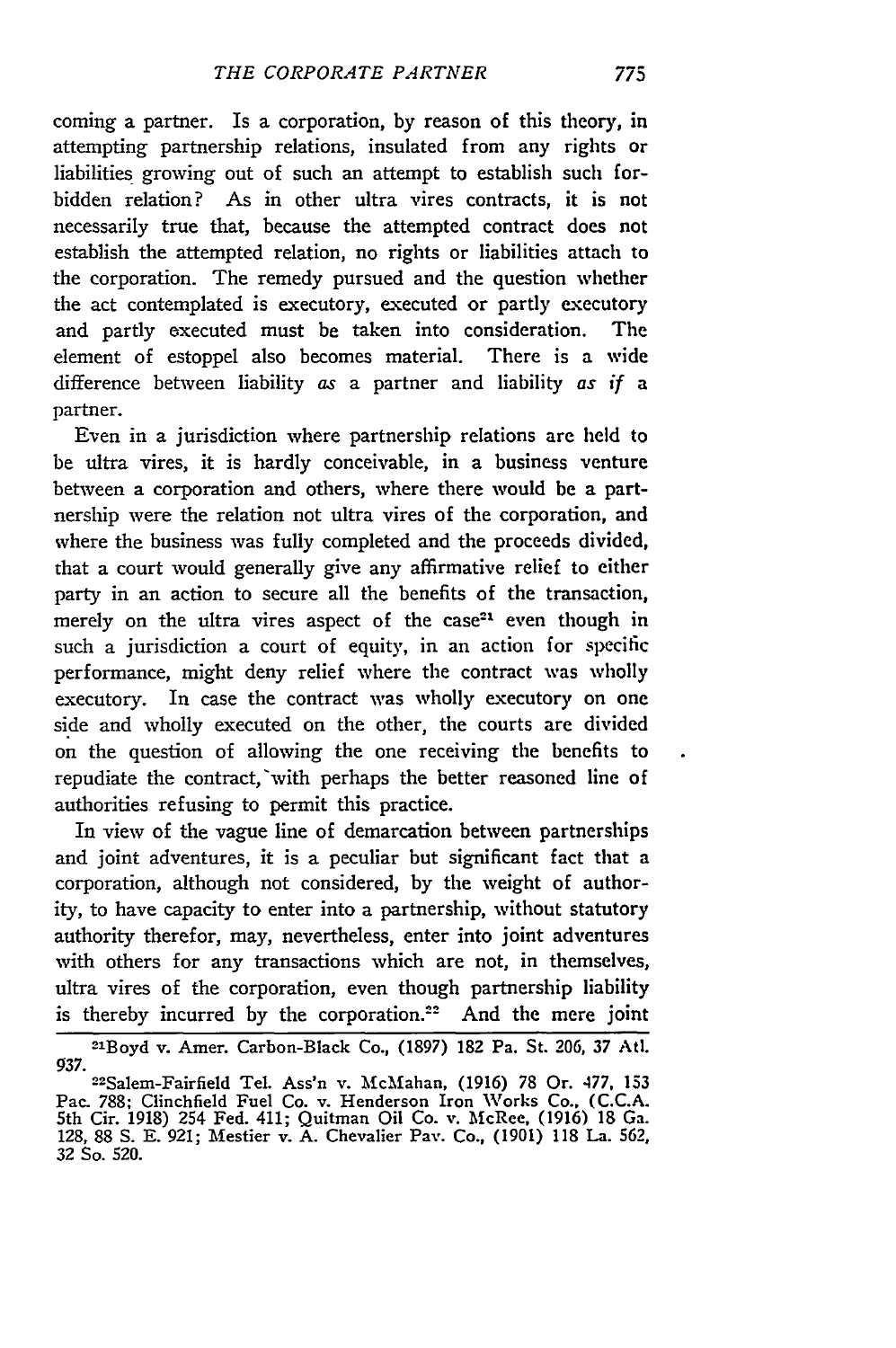interest growing out of an attempted partnership has been held sufficient to bind corporations to liability therefor.<sup>23</sup> It would appear that a somewhat arbitrary rule, denying partnership capacity to a corporation, has been quite generally recognized **by** the courts, as a matter of stare decisis, but that they, realizing its defects in many instances, have seized upon various devices to evade its effective operation whenever occasion has urgently **de**manded. The recognition **by** some courts of the power of a corporation to enter into joint adventures, while at the same time recognizing the rule that precludes the partnership relation, is such a subterfuge.

**A** joint adventure has been termed "an association of two or more persons to carry out a single business enterprise for profit."<sup>24</sup> Certain jurisdictions point out minor distinctions between a partnership and a joint adventure, but the common and principal one seems to be merely that the joint adventure is limited to one transaction rather than to a series of transactions. However, a partnership may be confined to a single transaction.<sup>25</sup>

In view of this situation, it is obvious that, in most jurisdictions, a distinction relating to the problem under discussion herein, which is based upon the difference between a partnership and a joint adventure is largely one of terminology, and obviously a mere subterfuge. Even where a difference betwyeen a partnership and a joint adventure is recognized at all, it has been held that the relations are very similar,20 and that they are governed **by** practically the same rules of law.<sup>27</sup>

Spencer v. Jones, **(1899) 92** Tex. **516, 50 S. NV. 118;** Cochran v. Anderson Co. Nat'l Bank, **(1884) 83 Ky. 36.**

2-Slater v. Clark **&** Co., **(1896) 68 Ill. App.** 433; Irvine v. Campbell, **(1913)** 121 Minn. **192,** 141 **N. V. 108;** Doane v. Adams **&** Co., **(1860) 15** La. Ann. **350.**

27Hulett v. Fairbanks, **(1883)** 40 Ohio St. **233;** Goss v. Lanin, **(1915) 170** Iowa **61, 152 N. V.** 43. Ross v. Willett, (1894) **76** 1-un *211. 27* **N.** Y. **S. 785;** Church v. **Odell, (1907) 100** Minn. **98, 110 N. \V.** 340; Marston v. Gould, **(1877) 69 N.** Y. 220.

776

<sup>23</sup>French v. Donohue, **(1882) 29** Minn. **111,** 12 **N. NV.** 354; N. Y. **& S.** Canal Co. v. Fulton Bank, **(1831) 7** Wend. (N.Y.) 412; Wilson v. Carter Oil Co., **(1899)** 46 **W.** Va. 469, **33 S. E.** 249. 24

Rowley, Modern Law of Partnership, **sec. 975. See, Goss v.** Lanin, **(1915) 170** Iowa **61, 152 N.** W. 43; Felbel v. Kahn, **(1898) 29 App.** Div. **270, 51 N.** Y. **S.** 435. Compare, **Pollock,** Partnership. **llth** ed., pp. 6, 7.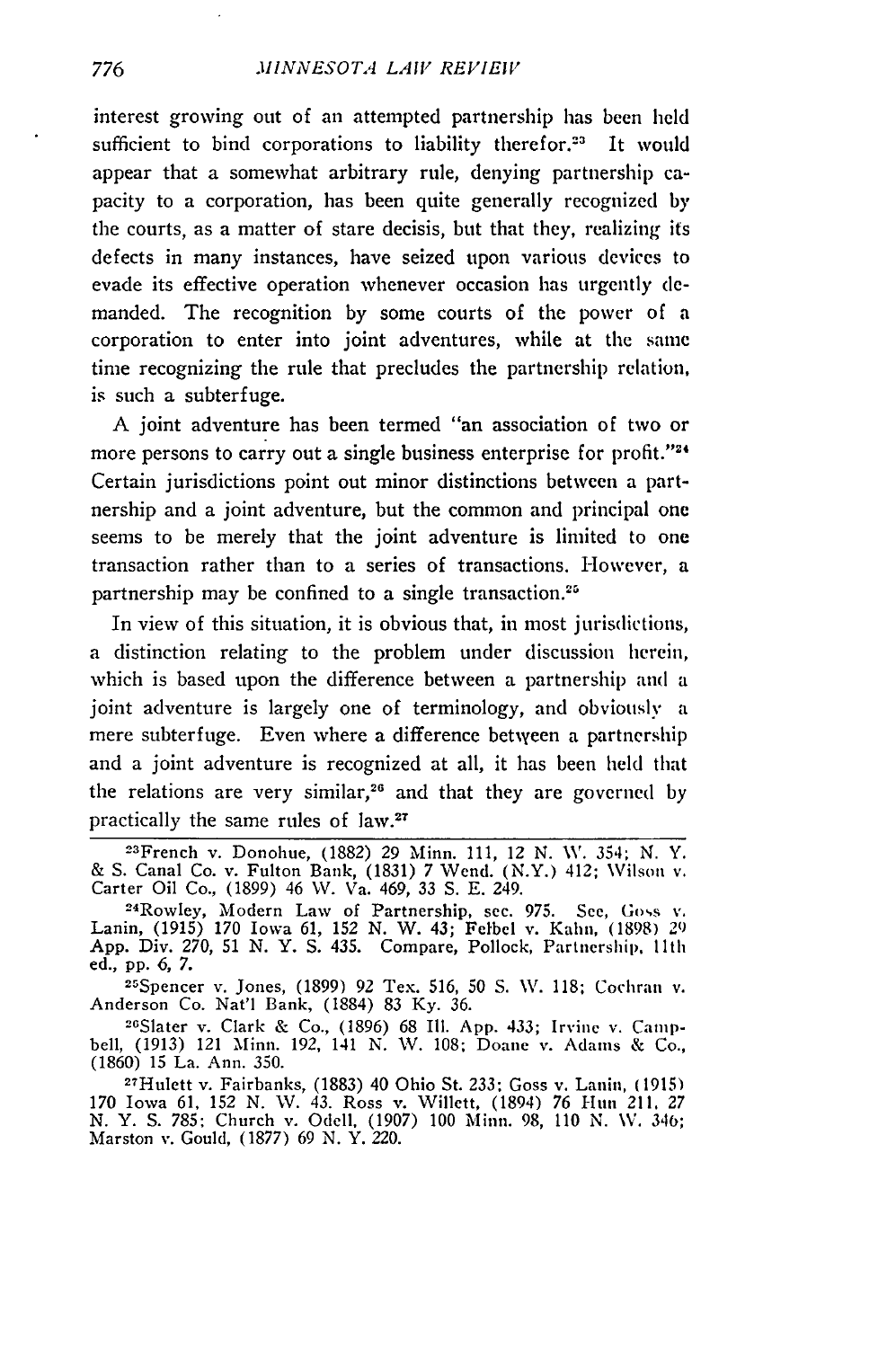### SUMMARY **AND** CONCLUSION

A perusal of the cases seems to indicate that a majority have held that, without express statutory sanction, a corporation has no authority to become a partner, that there is no implied authority therefor' which arises from necessity or convenience in carrying out the express powers granted to the corporation, and that a main reason therefor is to be found in the usual provisions of corporation statutes implying an internal control of each corporation, which would be surrendered by entering into a partnership where other partners could control, or at least bind, the corporation.

Certain statutes have been cited, however, which seem to negative any universal public policy that the corporation and its business must, under all circumstances, be internally managed. has also been shown that, in many instances, outside control has been permitted, without express statutory authority, but without objection, contest, or judicial determination. Even the cases denying the power of a corporation to become a partner without express authority do not generally deny its power and right to become a joint adventurer, in a very similar association, with partnership liability and with practically all the basic reasons against such a relationship as may be found in a partnership. Furthermore, many of these cases concede that, even though a corporation cannot become a partner, it may, in many instances, assume partnership liability as if a partner, by estoppel or otherwise.

The cases denying partnership capacity are founded upon a narrow, illogical and somewhat obsolete philosophy and viewpoint. The theory became established when there was a popular and legislative antipathy toward the corporation, indicating a legislative intent to preclude any large measure of implied powers. At that period, owing to the comparatively small number and size of corporations, it is possible that there was an uncertainty as to the advisability of the corporate form of business association, which, in itself, created a public policy of a very real importance against any extended implication of corporate powers at that time.

At the present time this situation has changed. The corporation has justified itself as a means of business association. It has become greatly extended, both as to size and in numbers. Its implied powers have increased. No longer does its very newness